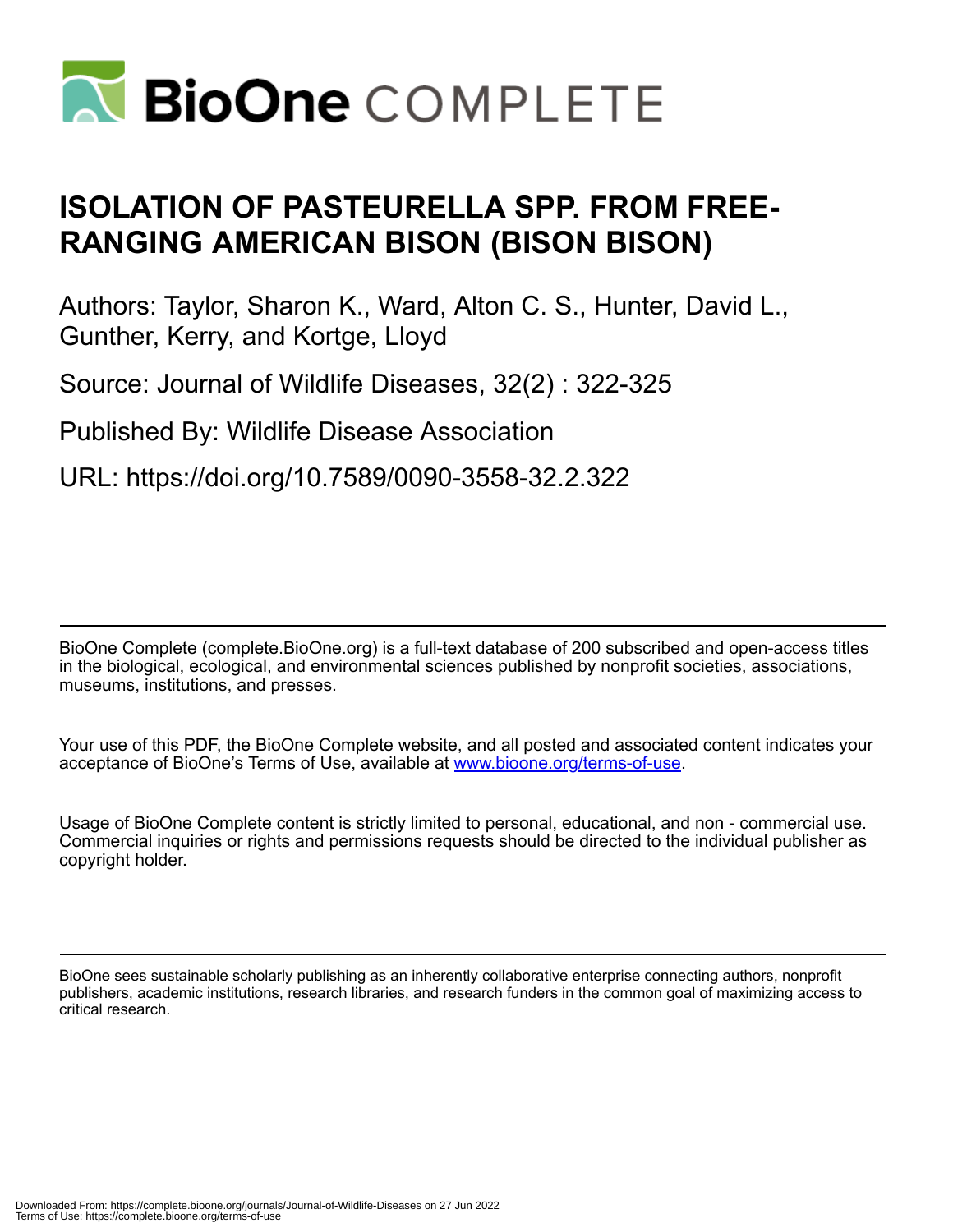# **ISOLATION OF PASTEURELLA SPP. FROM FREE-RANGING AMERICAN BISON (BISON BISON)**

**Sharon K. Taylor,1 Aiton C. S. Ward,2 David L. Hunter,3** Kerry **Gunther,4 and Lloyd Kortge4**

<sup>1</sup> National Park Service, Wildlife and Vegetation Division,

P.O. Box 37127 (WASO 490), Washington, D.C. 20013, USA.

Current Address: Department of Veterinary Sciences, University of Wyoming,

1174 Snowy Range Road, Laramie, Wyoming **82070, USA**

**<sup>2</sup>** University of Idaho, Caine Vetennary Teaching and Research Center,

1020 E.Homedale Road, Caldwell, Idaho 83605, USA

<sup>3</sup> Idaho Department of Fish and Game/Idaho Department of Agriculture,

600 S. Walnut, Boise, Idaho 83707, USA

Yellowstone National Park, Wyoming 82190, USA

ABSTRACT: From November 1991 through March 1992, nasal and pharyngeal swab samples were collected fronm 45 bisomi *(Bison bison)* from Yellowstone National Park, Montana (USA) and cultured for *Pasteurella* spp. Thirteen isolates of *Pasteurella* spp. were recovered from 10 (22%) of the animals. Ten isolates were from pharyngeal samples in contrast to three isolates from nasal sammiples. *Pasteurella haemolytica* (six biotype T, two biotype A, and two biotype 3) was the predominant *Pasteurella* species. Five biotype T isolates were serotype 4 and the sixth agglutinated in antisera 3, 4, and 10. Both biotype A isolates were untypable with antisera to recognized type strains. Pasteurella multocida was isolated from the pharyngeal samples of one animal. Two isolates could not be identified to species.

*Key words:* Pasteurella spp., bison, *Bison bison*, Yellowstone National Park.

# **INTRODUCTiON**

The population of American bison *(Bison bison)* in Yellowstone National Park, Montana (USA) is estimated to consist of approximately 3,000 animals (Breining, 1992). Pasteurellosis in domestic livestock commonly is associated with *Pasteurella haemolytica* or *Pasteu rella multocida,* and a variety of respiratory viruses and stress factors (Shoo, 1989).

*Pasteurella* species are common commensals in the upper respiratory tract of domestic livestock, wild mammals, and avian species (Rosen, 1971). *Pasteurella* spp. have been incriminated as the cause of disease in wild ruminants (Thorne, 1982) including hemorrhagic septicemia in American bison (Heddleston et al., 1967). Hemorrhagic septicemia due to infection with *Pasteurella multocida* B-2 or E-2 strains can cause high mortality in infected domestic cattle (Francis et al., 1980). These strains may no longer be present in the domestic cattle population in the Unit**ed!** States (Carter, 1982). It is currently un known if American bison are a reservoir for the B-2 strain. The prevalence of *Pas-* *teurella* spp. in Yellowstone bison is also unknown. Our objective was to determine the prevalence and species of *Pasteurella* spp. present in nasal and pharyngeal swab samples of apparently healthy animals.

#### **METHODS AND MATERIALS**

During the study period, winter movement of bison from the Northern herd, at Yellowstone National Park into Gardiner, Montana (45°3'N, 110°53'W) began in November 1991 and continued through March 1992. Animals which remained outside the Park's boundaries after attempts were made to haze them back into the Park, were killed by rifle shot in comphiance with the Montana State Department of Livestock and Department of Fish, Wildlife, and Park's Order of Destruction Number B-2. Nasal swab samples from 45 animals were collected using a rayon-tipped swab system with a Amies modified transport medium containing charcoal (Precision Dynamics Corporation, San Fernando, California, USA). Pharyngeal sam ples were collected from all animals with Accu-CulShur<sup>®</sup> (Accu-Med Corporation, Pleasantville, New York, USA) swabs which provided a sterile protective sleeve for collection of samples from deep cavities. Samples were shipped on ice and received at the University of Idaho, Caine Veterinary Teaching and Research Center 48 to 96 hr after collection.

All samples were inoculated onto a non-se-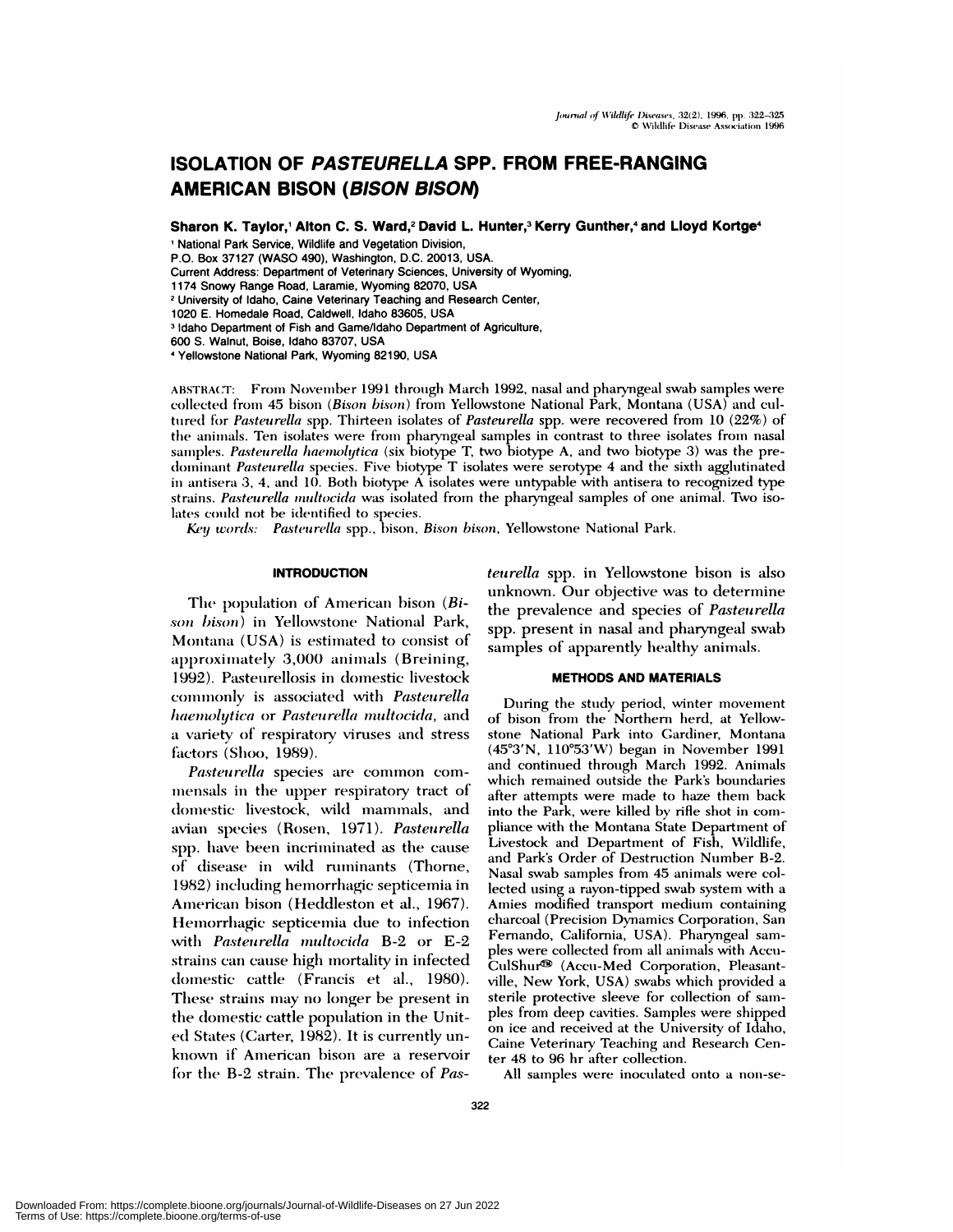lective Columbia blood agar (Becton Dickinson Microbiology Systems, Cockeysville, Maryland, USA) containing 5% ovine blood (CBA) and Colunmbia blood agar with 10% bovine blood plus antibiotics (CBAA), selective for *Pasteurella* spp., as described by Jaworski et al. (1993). Plates were incuibated at 35 C in an atmosphere with  $10\%$  added  $CO<sub>2</sub>$  and bacterial growth was evaluated daily for 3 days. Bacterial colonies which resembled *Pasteurella* spp. were identified and assigned to a biotype by the procedures of Kilian and Frederiksen (1981). Isolates identified as *Pasteurella haemolytica* were serotyped with antisera obtained from the National Animal Disease Center (Ames, Iowa, USA) using the slide agglutination procedure of Frank and Wessrnan (1978).

#### **RESULTS**

Most samples collected from the bison were contaminated with rumen contents and dirt. This contamination occurred due to the impact of falling to the ground upon fatal gun shot. Colonies characteristic of *Pasteurella* spp. were detected on CBAA medium inoculated with samples from 10 animals and from one sample inoculated on the CBA medium. *Pasteurella* spp. were isolated from 10 (22%) of 45 animals tested. Ten of 13 isolations were from pharyngeal swabs. Two biochemically distinct Pasteurella spp. were isolated from each of two different animals. Two biochemically different isolates were isolated from the pharyngeal sample of one animal and different *Pasteurella* spp. biotypes were isolated from nasal and pharyngeal samples of another animal. Ten of the 13 isolates were identified as *Pasteurella haenwlytica:* six biotype T, two biotype A, and two biotype 3. Five biotype T isolates were identified as serotype 4 and one agglutinated in antisera for serotypes 3, 4, and 10. Neither biotype A isolates agglutinated in any of the identified antisera for that biotype. The species of two *Pasteurella* spp. could not be determined biochemically. A single isolate of *Pasteurella multocida* was detected on CBA only.

# **DISCUSSION**

Numerous organisms, including *Pasteurella* spp., *Actinomyces* spp., *Acinetohacter* spp. , *Neisseria* spp., *Moraxella* spp. , *Staphylococcus* spp. , and *Streptococcus* spp. are commonly isolated from nasal mucosa and the pharyngeal area of ruminants (Carter and Cole, 1990). Most of these organisms are believed to have a predilection for these sites and are capable of colonizing the upper respiratory tract. Some organisms isolated from bison in this study may be incidental to inhalation of dust, licking habits, and forage ingestion. The first five genera listed above exist as obligate commensals but may survive short periods of time outside of an animal host. *Staphylococcus* spp. are common on the skin of animals and may occur in nasal or pharyngeal samples due to smelling and licking activities (Kloos and Schleifer, 1981). Some *Streptococcus* spp. are common in nasal and oral cavities but others are common on the skin of animals and on the surface of plants (Facklam and Wilkinson, 1981).

The presence of rumen contents and dirt in the nasal passages and pharyngeal area were unavoidable factors associated with the lethal shot to the head. This contamination may have altered the types and numbers of bacteria that would have been present in the samples. Consequently, no attempts were made to identify normal bacterial flora, with the exception of *Pasteurella* spp. Since *Pasteurella* spp. are obligate commensals, isolation of these ganisnms is considered a true reflection of a carrier state.

Pasteurella spp. are moderately fastidious bacteria which grow readily on standard non-selective media containing blood or serum. The prevalence of *Pasteurella* spp. carriers in the Yellowstone National Park bison population appears to be low in relation to the prevalence reported in other species (Hoerlein et al., 1961; Gilmmmour et al., 1974; Al-Sultan and Aitken, 1985; Ward et al., 1990). Various factors such as sampling site and sample handling could have contributed to artificial lowering of the estimated prevalence of the or ganism among the bison (Wild and Miller, 1991). These may have included loss of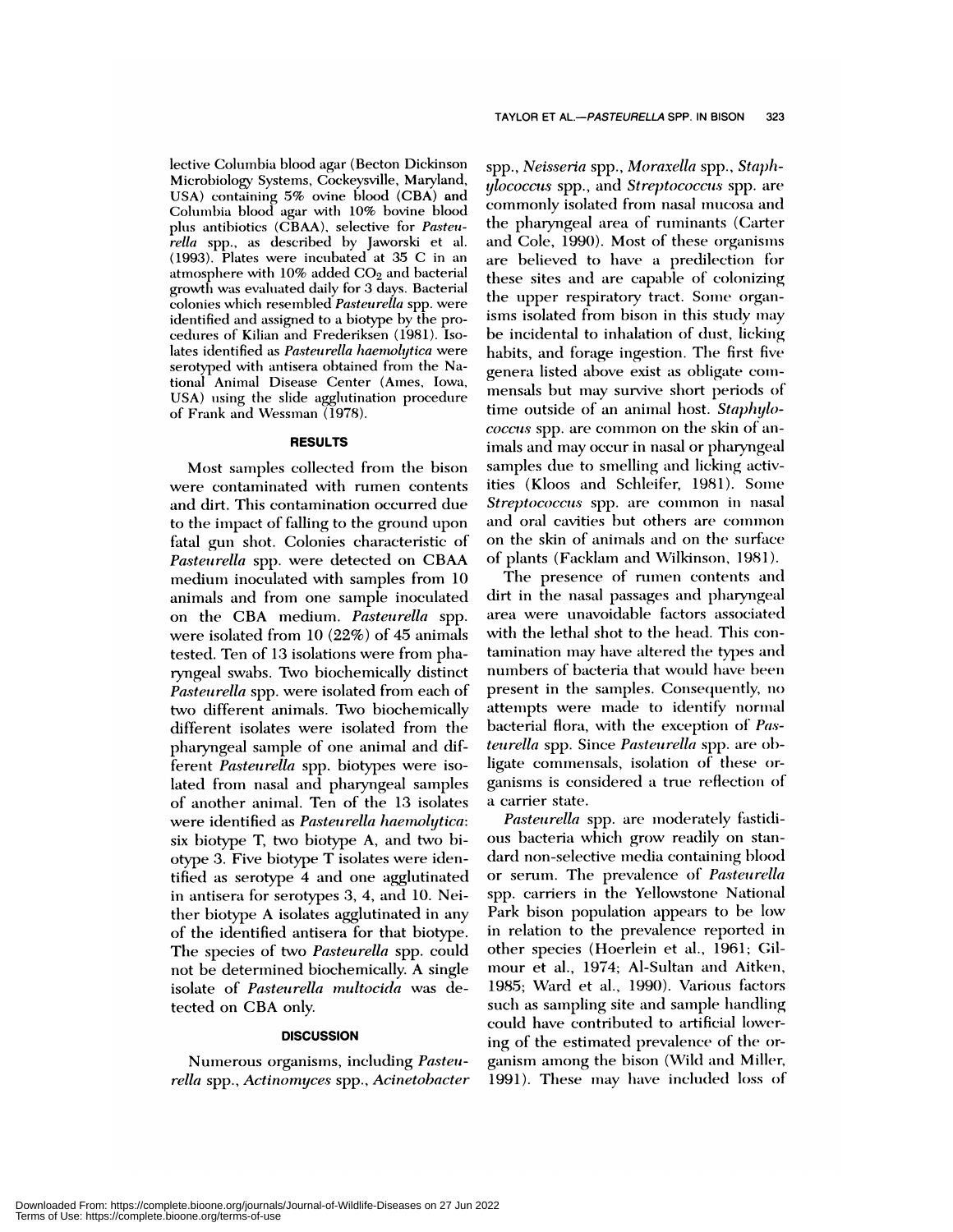*Pasteurella* spp. viability due to contamination of samples with rumen contents or dirt, loss of viability on swabs during tran sit to the Caine Center, and inhibition due to overgrowth by other bacteria.

Isolation of Pasteurella spp. from this group of Yellowstone bison was not associated with evidence of disease in any of the animals. In 1922, an epizootic of pasteurellosis occurred in Yellowstone National Park bison (Gochenour, 1924); how ever, there have been no reports of pasteurellosis in the Park's bison since that time. In 1986 and 1987, systemic pasteurellosis caused by *Pasteurella multocida* was attributed to the deaths of 48 elk *(Cer vus ebaphus)* (Franson and Smith, 1988). This epizootic occurred on the National Elk Refuge near Jackson, Wyoming (USA). Due to the moments of both the elk and bison that inhabit the Greater Yellowstone Area the potential exists for contact between these species. Further disease surveys need to be conducted before any management decisions on transmission potential are determined.

*Pasteur-elba haemobytica* biotype T has been associated with disease in feeder lambs (Gilmour, 1980) and bighorn sheep *(Ovis canadensis)* (Onderka and Wishmart, 1984). Most biotype T isolates recovered from bison samples in this study gave strong and clear reactions in serotype 4 antiserum. This is in contrast to agglutination reactions in two or more antisera for the majority of isolates recovered from bighorn sheep (Ward et al., 1990). Biotype A serotypes most common in domestic livestock are 1 and 2 (Jaworski et al., 1993). Although neither of these serotypes were isolated from the bison, the untypable status of the isolates would necessitate use of additional biochemical characterization and genetic evaluations to further compare these isolates with untypable strains from domestic livestock.

# **LITERATURE CITED**

AI.-SULTAN, I. I., **ANI) I. I). AITKEN. 1985.** The ton sillar carriage of *Pasteurella haemolytica* in lambs. Journal of Comparative Pathology 95: 193-201.

- BREINING, G. 1992. Back home on the range-Bison are stampeding back from the brink of extinction. Nature Conservancy 42: 11-15.
- CARTER, G. R. 1982. Whatever happened to hemorrhagic septicemia? Journal of the American Veterinary Medical Association 180: 1176-1177.
- , **AND** J. R. CoLE, JR. 1990. Diagnostic pro cedures in veterinary bacteriology and mycology. Academic Press Inc. San Diego, California, pp. **1-10.**
- FACKLAM, R., AND H. W. WILKINSON. 1981. The Family Streptococcaceae (medical aspects). *In* The prokaryotes: A handbook on habitats, isolation, and identification of bacteria, M. P. Starr, H. Stolp, H. G. Truper, A. Balows, and H. G. Schlegel (eds.). Springer-Verlag, New York, New York, pp. 1572-1597.
- FRANCIS, B. K. T, H. F. SCHELS, AND C. R.CARTER. 1980. Type E Pasteurella multocida associated with hemorrhagic septicemia in Zambia. The Veterinary Record 107: 13.
- FRANK, C. H., AND C. E. WESSMAN. 1978. Rapid plate agglutination procedure for serotyping *Pasteurella haemolytica.* Journal of Clinical Microbiology 7: 142-145.
- FRANSON, J. C. AND B. L. SMITH. 1988. Septicemic pasteurellosis in elk (Cervus elaphus) on the United States National Elk Refuge, Wyoming. Journal of Wildlife Diseases 24: 715-717.
- GILMOUR, N. J. L. 1980. Pasteurella haemolytica infections in sheep. Veterinary Quarterly 2: 191-198.
- D. A. THOMPSON, ANI) J. FRASER. 1974. The recovery of *Pasteurella haemolytica* from the tonsils of adult sheep. Research in Veterinary Science **17: 413-414.**
- (;0cHEN0UR, W. S. 1924. Hemorrhagic septicemia studies. Journal of the American Veterinary Medical Association 65: 433-441.
- HEDDLESTON, K. L., K. R. RHOADES, AND P. A. RE- BERS. 1967. Experimental pasteurellosis: Comparative studies on *Pasteurella multocida* from Asia, Africa, and North America. American Journal of Veterinary Research 28: 1003-1012.
- HOERLEIN, A. B., S. P. SAZENA, ANI) M. E. **MANS-** FIELD. 1961. Studies on shipping fever of cattle. II. Prevalence of *Pasteurella* species in nasal se cretions from nornmal calves and calves with shipping fever. American Journal of Veterinary Re search 22: 470-472.
- JAWORSKI, M. D., A. C. S. WARD, D. L. HUNTER, AND I. V. WESLEY. 1993. Use of DNA analysis of *Pasteurella haenwlytica* biotype T isolates to monitor transmission in bighorn sheep *(Ovis canadensis canaden.sis).* Journal of Clinical Mi crobiology 31: 831-835.
- KILIAN, M., AND W. FREDERIKSEN. 1981. Identifi cation tables for the *Hemophilus-Pasteurella-Ac-*